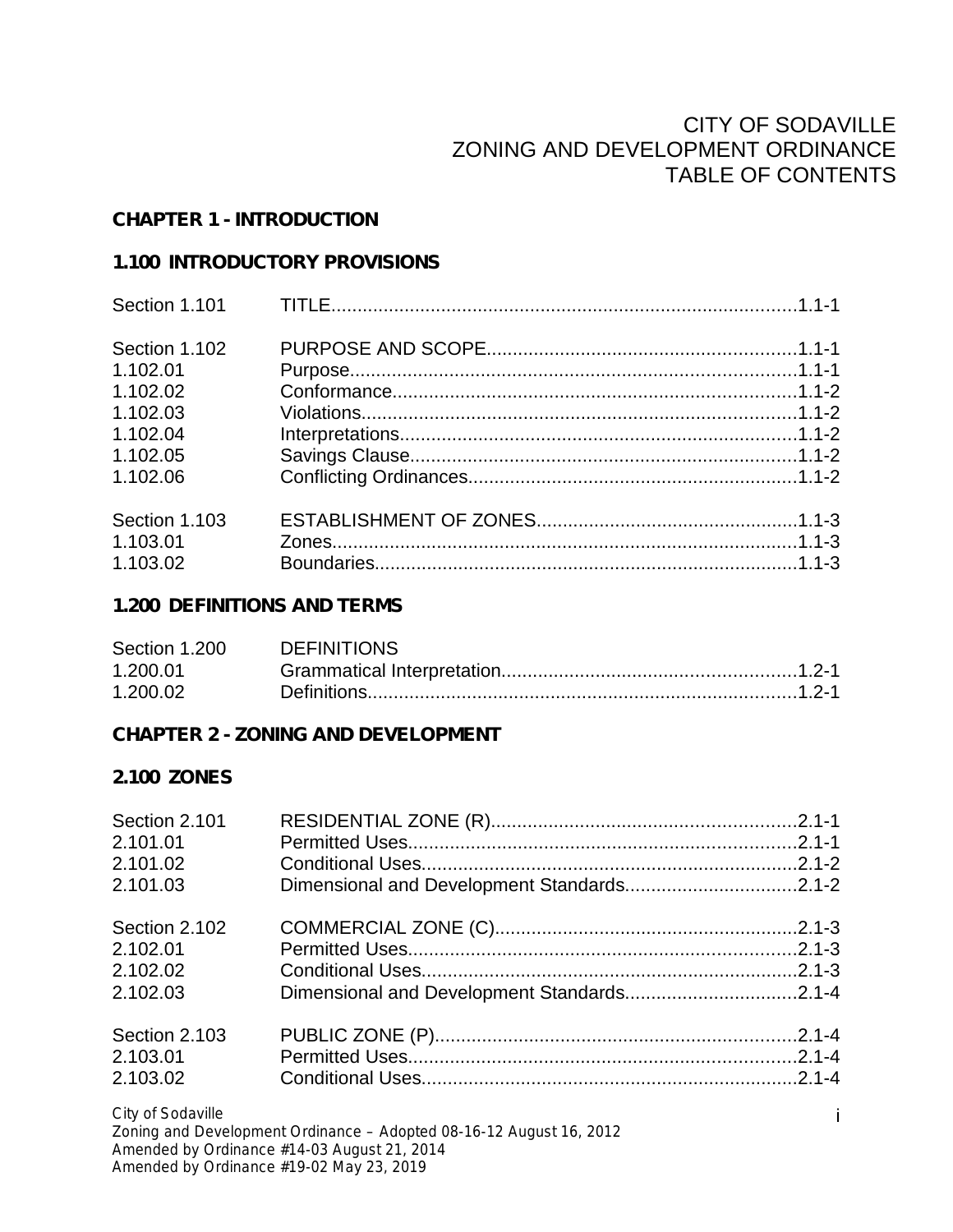| 2.103.03                                          | 2.200 GENERAL DEVELOPMENT STANDARDS             |            |
|---------------------------------------------------|-------------------------------------------------|------------|
| Section 2.201                                     |                                                 |            |
| Section 2.202<br>2.202.01<br>2.202.02             |                                                 |            |
| Section 2.203                                     |                                                 |            |
| Section 2.204<br>2.204.01<br>2.204.02<br>2.204.03 | Off-Street Parking and Loading Provisions 2.2-4 | $.2.2 - 3$ |

### **2.300 SPECIAL DEVELOPMENT PROVISIONS AND EXCEPTIONS**

| Section 2.301 |                                                          |            |
|---------------|----------------------------------------------------------|------------|
| 2.301.01      | Medical Hardship Dwelling - Accessory Use2.3-1           |            |
| 2.301.02      |                                                          |            |
| 2.301.03      |                                                          |            |
| 2.301.04      | General Requirements for Medical Hardship Dwellings2.3-2 |            |
| 2.301.05      |                                                          |            |
| Section 2.302 | MANUFACTURED HOME PLACEMENT REQUIREMENTS2.3-3            |            |
| Section 2.303 |                                                          | $.2.3 - 4$ |
| Section 2.304 |                                                          | $.2.3 - 4$ |
| 2.304.01      |                                                          |            |
| 2.304.02      |                                                          |            |
| 2.304.03      | General Exceptions to Building Height Limitations2.3-5   |            |
| 2.304.04      |                                                          |            |

## **CHAPTER 3 - ADMINISTRATIVE PROCEDURES**

## **3.100 APPLICATION REQUIREMENTS AND REVIEW CRITERIA**

| Section 3.101     |                                                                     |    |
|-------------------|---------------------------------------------------------------------|----|
| 3.101.01          |                                                                     |    |
| 3.101.02          | Authorization to Grant or Deny Variances3.1-2                       |    |
| 3.101.03          |                                                                     |    |
| 3.101.04          | Time Limit on a Building Permit for a Variance3.1-3                 |    |
| Section 3.102     |                                                                     |    |
| City of Sodaville | Zoning and Development Ordinance - Adopted 08-16-12 August 16, 2012 | ii |
|                   | Amended by Ordinance #14-03 August 21, 2014                         |    |
|                   | Amended by Ordinance #19-02 May 23, 2019                            |    |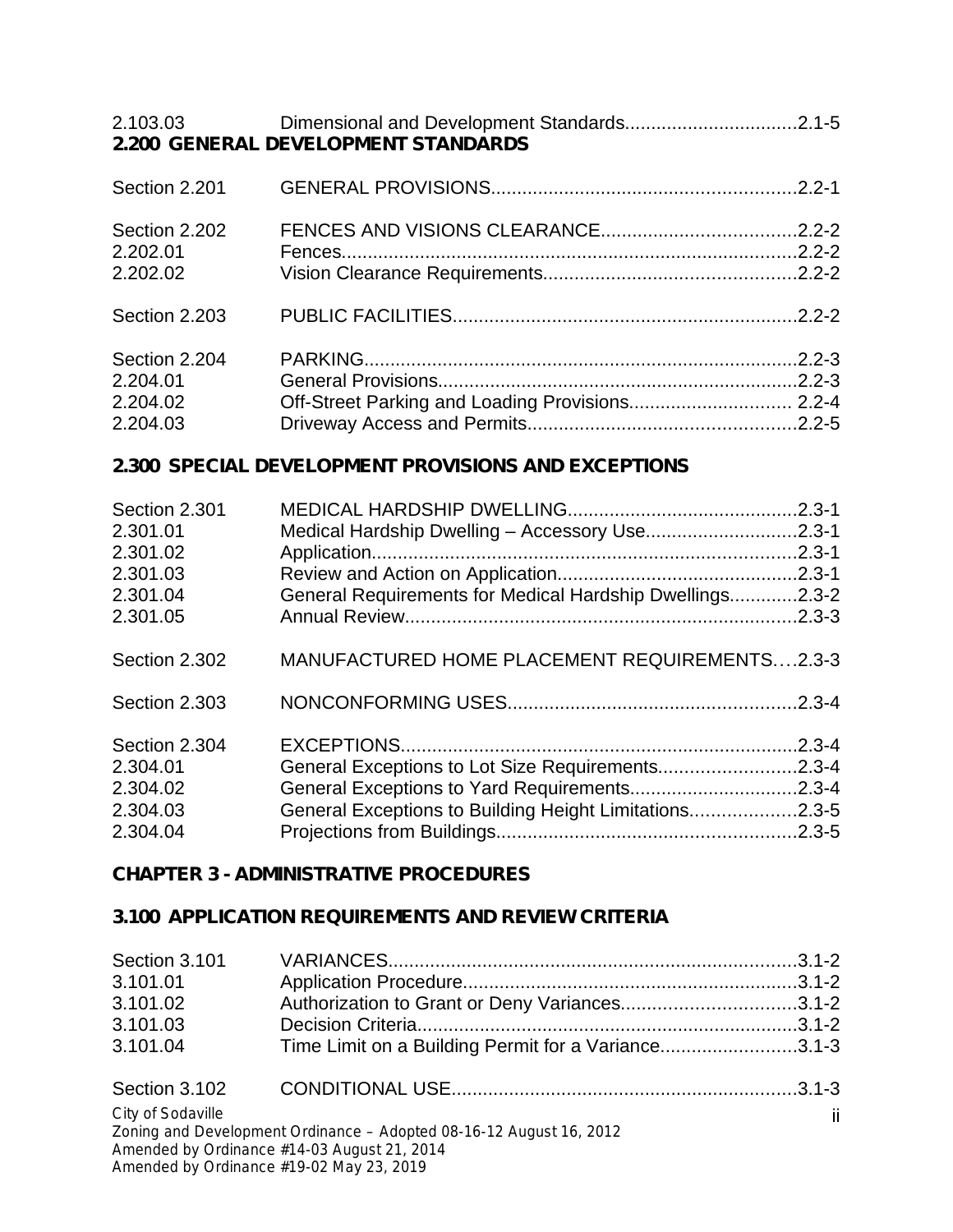| 3.102.01<br>3.102.02<br>3.102.03<br>3.102.04<br>3.102.05                                          | Authorization to Grant or Deny a Conditional Use3.1-3<br>Time Limit on a Building Permit for a Conditional Use3.1-5 |  |
|---------------------------------------------------------------------------------------------------|---------------------------------------------------------------------------------------------------------------------|--|
| Section 3.103<br>3.103.01<br>3.103.02<br>3.103.03                                                 | Administrative and Public Hearing Procedures3.1-5                                                                   |  |
| Section 3.104<br>3.104.01<br>3.104.02<br>3.104.03<br>3.104.04<br>3.104.05<br>3.104.06             | Planned Unit Development Standards and Requirements3.1-15                                                           |  |
| Section 3.105<br>3.105.01<br>3.105.02<br>3.105.03<br>3.105.04                                     | Approval and Recording of the Final Partition Plat3.1-18                                                            |  |
| Section 3.106<br>3.106.01<br>3.106.02<br>3.106.03<br>3.106.04<br>3.106.05<br>3.106.06<br>3.106.07 | Property Line Adjustment Review Procedure3.1-21<br>Standards for Evaluating Property Line Adjustments3.1-21         |  |
| Section 3.107<br>3.107.01<br>3.107.02<br>3.107.03                                                 |                                                                                                                     |  |

# **3.200 ORDINANCE ADMINISTRATION**

| Section 3.201     | GENERAL ADMINISTRATIVE PROVISIONS3.2-1                              |   |
|-------------------|---------------------------------------------------------------------|---|
| 3.201.01          |                                                                     |   |
| 3.201.02          |                                                                     |   |
| 3.201.03          |                                                                     |   |
| 3.201.04          |                                                                     |   |
| City of Sodaville |                                                                     | Ш |
|                   | Zoning and Development Ordinance - Adopted 08-16-12 August 16, 2012 |   |
|                   | Amonded by Ordinance 444,000 Assume CA, 004.4                       |   |

*Amended by Ordinance #14-03 August 21, 2014 Amended by Ordinance #19-02 May 23,2019*